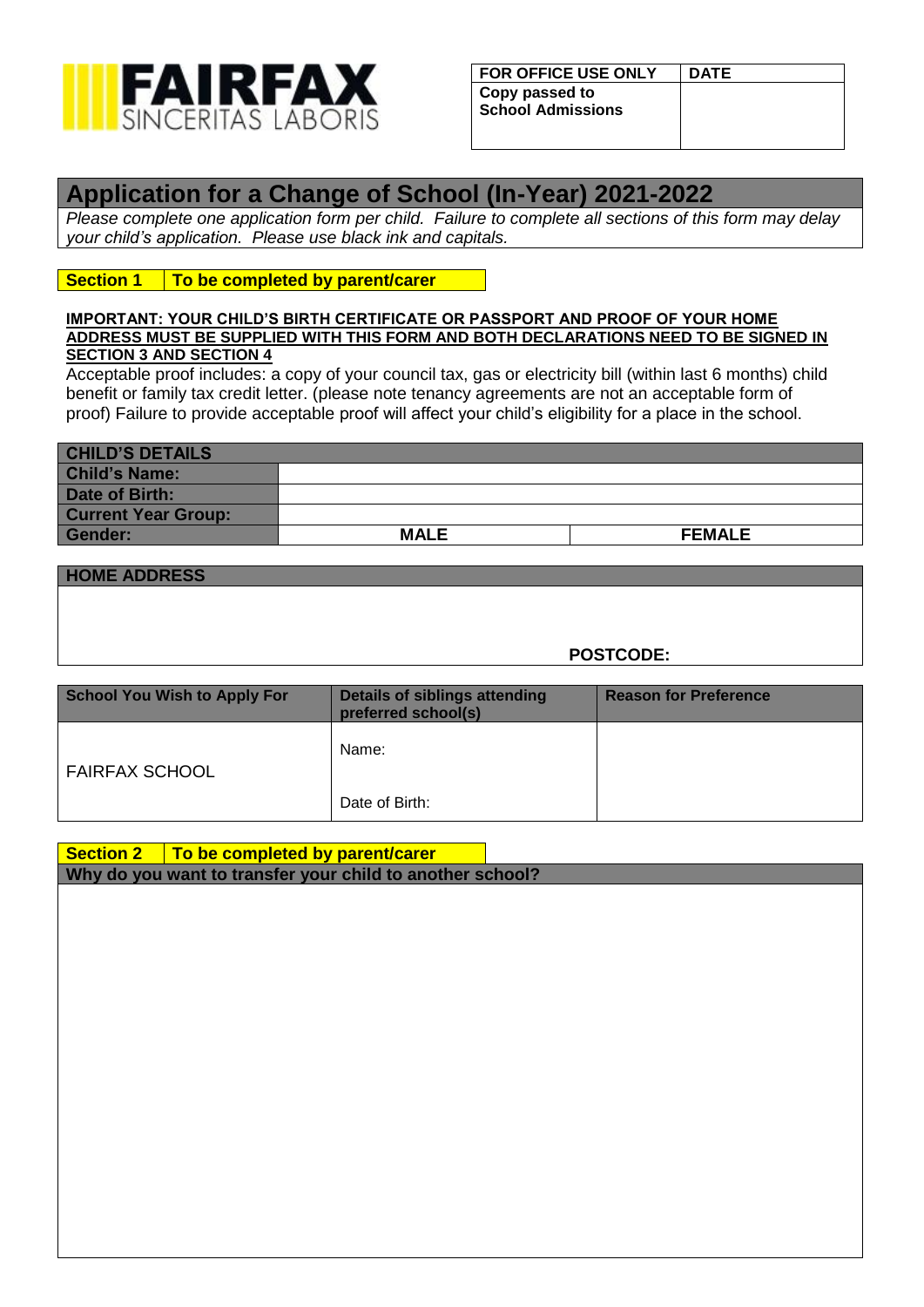| <b>Current/previous school:</b>                                                          |            |            |           |  |
|------------------------------------------------------------------------------------------|------------|------------|-----------|--|
| <b>Address of school:</b>                                                                |            |            |           |  |
| Is your child still<br>attending?                                                        | <b>YES</b> |            | <b>NO</b> |  |
| If no, give reason and the last date your child attended:                                |            |            |           |  |
|                                                                                          |            |            |           |  |
| Is your child in public care or accommodated by a local authority (a looked after child) |            |            |           |  |
| <b>YES</b>                                                                               |            |            | <b>NO</b> |  |
| If yes, which local authority?                                                           |            |            |           |  |
| Please give the name of the social worker and a contact telephone number:                |            |            |           |  |
| Name:                                                                                    |            | Telephone: |           |  |
|                                                                                          |            |            |           |  |

*In Birmingham we operate a Fair Access Protocol. This Protocol exists to ensure that all schools admit their fair share of children with challenging behaviour. In order to assist the Admissions Authority in determining if your child should be considered for a place using this protocol please could you answer the following questions?*

**Has your child ever been excluded or had a managed move from any school? YES / NO If yes, please give dates of fixed term and/or permanent exclusions and/or managed move:**

## **Are there any other agencies involved with your child? YES / NO If yes, please provide details and any difficulties your child is experiencing:**

**Please provide any other information that is relevant to this application here:**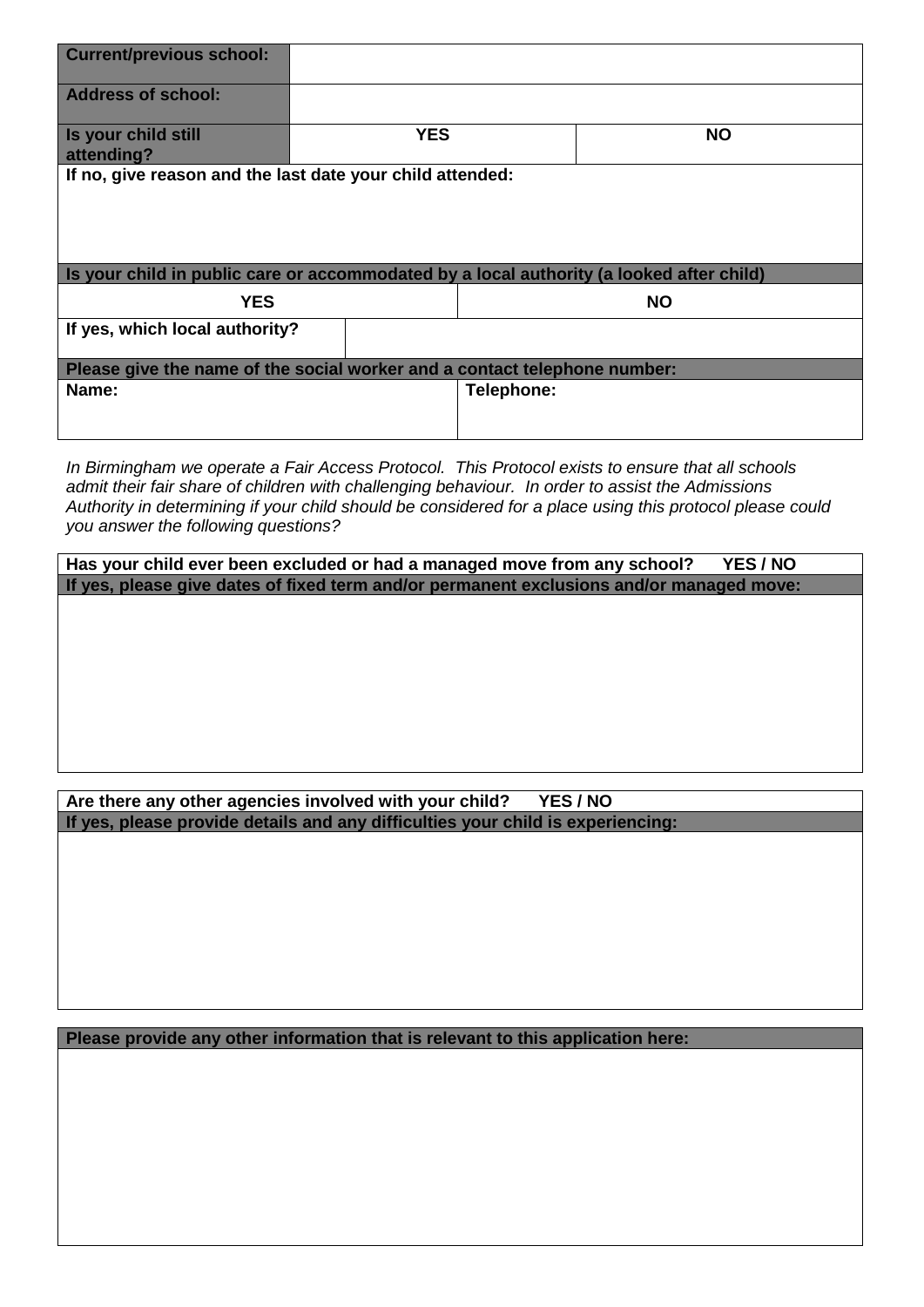| <b>Section 3</b>                                                                                                                                                                                                                                                                                                 |                                              | To be completed by parent/carer |                  |       |                                               |
|------------------------------------------------------------------------------------------------------------------------------------------------------------------------------------------------------------------------------------------------------------------------------------------------------------------|----------------------------------------------|---------------------------------|------------------|-------|-----------------------------------------------|
|                                                                                                                                                                                                                                                                                                                  | DECLARATION AND CONSENT TO SHARE INFORMATION |                                 |                  |       |                                               |
| The information provided on this application form may be shared with other agencies and service<br>providers to ensure that your child receives an appropriate service. The full Data Protection statement<br>can be found in the parents' information booklets online at www.birmingham.gov.uk/schooladmissions |                                              |                                 |                  |       |                                               |
| If a parent/carer knowingly and willingly provides a false statement which would affect the success of this<br>application they may have the school place withdrawn.                                                                                                                                             |                                              |                                 |                  |       |                                               |
| I certify that the information I have provided is correct and that I am aware that giving false information may result<br>in any offer of a school place being withdrawn.                                                                                                                                        |                                              |                                 |                  |       |                                               |
| I give my consent for the school admissions and pupil placements service to contact relevant agencies in order to<br>validate this application.                                                                                                                                                                  |                                              |                                 |                  |       |                                               |
|                                                                                                                                                                                                                                                                                                                  | Title: e.g. Mr/Mrs/Ms/Miss:                  |                                 |                  |       |                                               |
| <b>Full Name (Please Print):</b>                                                                                                                                                                                                                                                                                 |                                              |                                 |                  |       |                                               |
| <b>Email Address:</b>                                                                                                                                                                                                                                                                                            |                                              |                                 |                  |       |                                               |
| Home telephone number                                                                                                                                                                                                                                                                                            |                                              | Work telephone number           |                  |       | Mobile telephone number                       |
| <b>Relationship to child:</b>                                                                                                                                                                                                                                                                                    |                                              | Mother $\square$                | Father $\square$ |       | Family member (live in same household) $\Box$ |
| Social Worker □<br>Foster Parent $\square$<br>Step-parent $\square$<br>Relative $\square$<br>Other (Please give details) $\Box$                                                                                                                                                                                  |                                              |                                 |                  |       |                                               |
|                                                                                                                                                                                                                                                                                                                  | <b>Signature of parent or carer:</b>         |                                 |                  | Date: |                                               |

Ť.